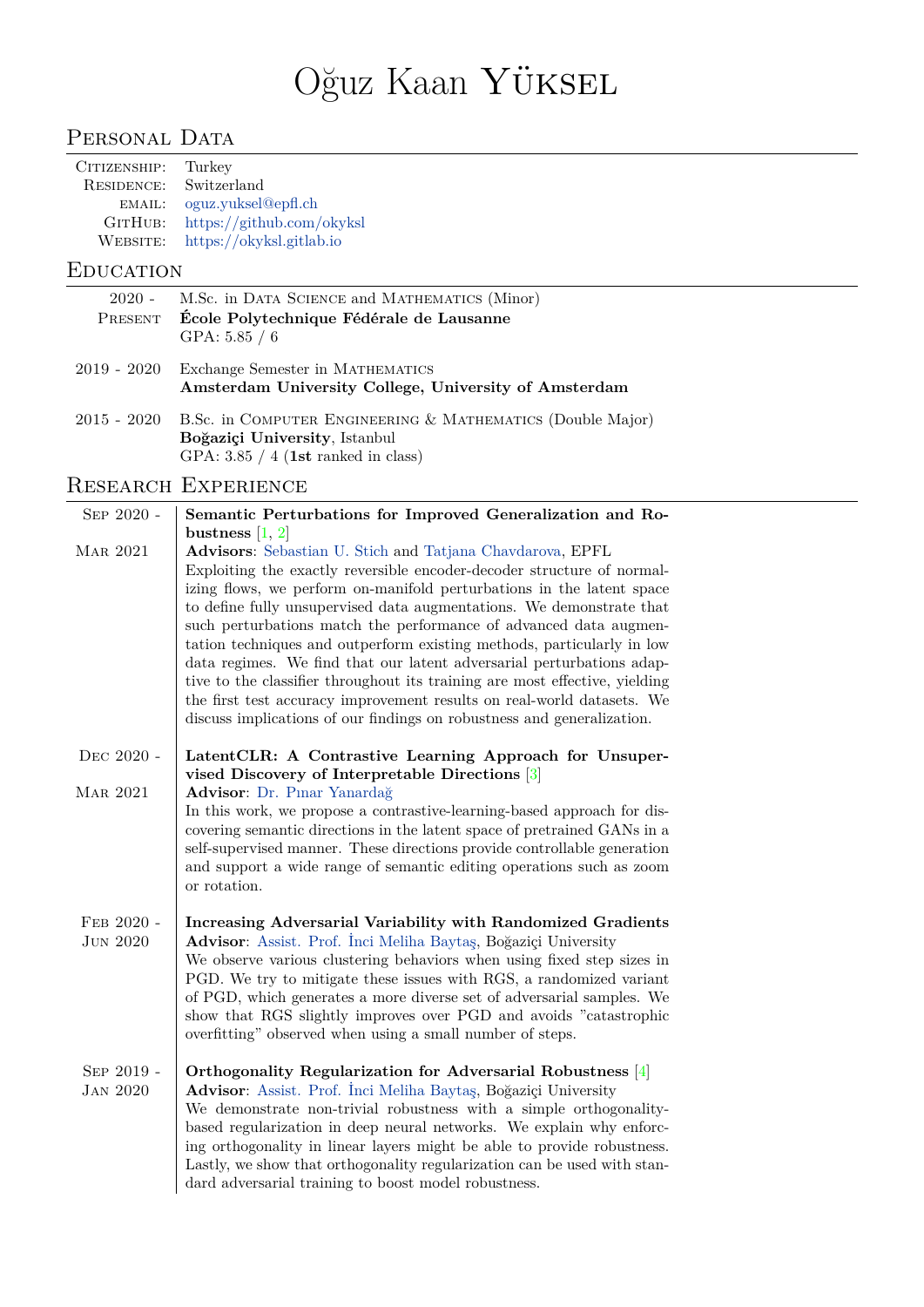## Work Experience

| JUL 2021 -<br>SEP 2021          | NLP Engineer Intern at DATA FRIENDLY SPACE<br>Developed transformers-based text classification solutions for heteroge-<br>neous multi-label classifications problem. Used MLFlow to track ex-<br>periments and deploy models. Implemented online testing environment<br>and conducted user experiments. Designed after-deployment workflows<br>including continuous monitoring and learning.                                                                          |
|---------------------------------|-----------------------------------------------------------------------------------------------------------------------------------------------------------------------------------------------------------------------------------------------------------------------------------------------------------------------------------------------------------------------------------------------------------------------------------------------------------------------|
| $JAN 2019 -$<br><b>JAN 2021</b> | ML Engineer at RATEME (Part-time)<br>Developed human detection, cloth segmentation and cloth parsing solu-<br>tions using off-the-shelf deep networks. Implemented data pipelines for<br>data standardization and filtering. Implemented demo apps visualizing<br>the outputs of computer vision models (frontend & backend). Managed<br>in-house GPU and web server. Supervised technical aspects of other<br>works such as visual search and visual recommendation. |
| $JUN 2019 -$<br><b>JUL 2019</b> | Research Internship, Centrum Wiskunde & Informatica (Voluntary)<br>Advisors: Bojian Yin and Prof.dr. Sander M. Bohté<br>Investigated generalization and adversarial robustness of LocalNorm, a<br>variant of BatchNorm, in supervised classification tasks by designing and<br>implementing a testing framework with Tensorflow, Keras, NumPy and<br>Cleverhans.                                                                                                      |
| $JUN 2018 -$<br>DEC 2018        | R&D Intern at VISPERA<br>Advisor: Dr. Erdem Yörük<br>Implemented a mobile augmented reality application that provides real-<br>time object recognition with automatic image capturing, on-device pre-<br>processing (rectification and stitching) and a TensorRT backend which<br>runs computer vision models for object recognition on retail surfaces.                                                                                                              |

#### **PUBLICATIONS**

- <span id="page-1-0"></span>[1] **O. K. Yüksel**, S. U. Stich, M. Jaggi, and T. Chavdarova. "Semantic Perturbations With Normalizing Flows for Improved Generalization". In: *Proceedings of the IEEE/CVF International Conference on Computer Vision (ICCV)*. Oct. 2021, pp. 6619–6629.
- <span id="page-1-1"></span>[2] **O. K. Yüksel**, S. U. Stich, M. Jaggi, and T. Chavdarova. "Semantic Perturbations with Normalizing Flows for Improved Generalization". In: *ICML Workshop on Invertible Neural Networks, Normalizing Flows, and Explicit Likelihood Models*. 2021.
- <span id="page-1-2"></span>[3] **O. K. Yüksel**<sup>\*</sup>, E. Simsar<sup>\*</sup>, E. G. Er, and P. Yanardag. "LatentCLR: A Contrastive Learning Approach for Unsupervised Discovery of Interpretable Directions". In: *Proceedings of the IEEE/CVF International Conference on Computer Vision (ICCV)*. Oct. 2021, pp. 14263–14272.
- <span id="page-1-3"></span>[4] **O. K. Yüksel** and İ. M. Baytaş. "Adversarial Training with Orthogonal Regularization". In: *2020 28th Signal Processing and Communications Applications Conference (SIU)*. IEEE. 2020, pp. 1–4.
- [5] D. Mizrahi, **O. K. Yüksel**, and A. M. Kyzy. "[Re] Can gradient clipping mitigate label noise?" In: *ML Reproducibility Challenge 2020*. 2021.

## Scholarships, Prizes and Honors

- 2020-21 Excellence Fellowship, **EPFL** (Fr. 36,000, about %3 of MS students receive)
- 2020 **1st** ranked student, department of Computer Engineering, **Boğaziçi University**
- 2020 **2nd** best senior project, department of Computer Engineering, **Boğaziçi University**
- 2019-20 Erasmus exchange grant, **Amsterdam University College**
- 2015-20 Boğaziçi Success Scholarship, **Boğaziçi University** (monetary, dormitory and food)
- 2015-20 National Success Scholarship, **Boğaziçi University** (monetary)
	- 2015 **3rd** ranked out of 1,987,488 students, **ÖSYS** (Turkish equivalent of SAT)
	- 2015 Silver medal, **Turkey National Informatics Olympiad**
	- 2012 Silver medal, **Turkey National Elementary Mathematics Olympiad**